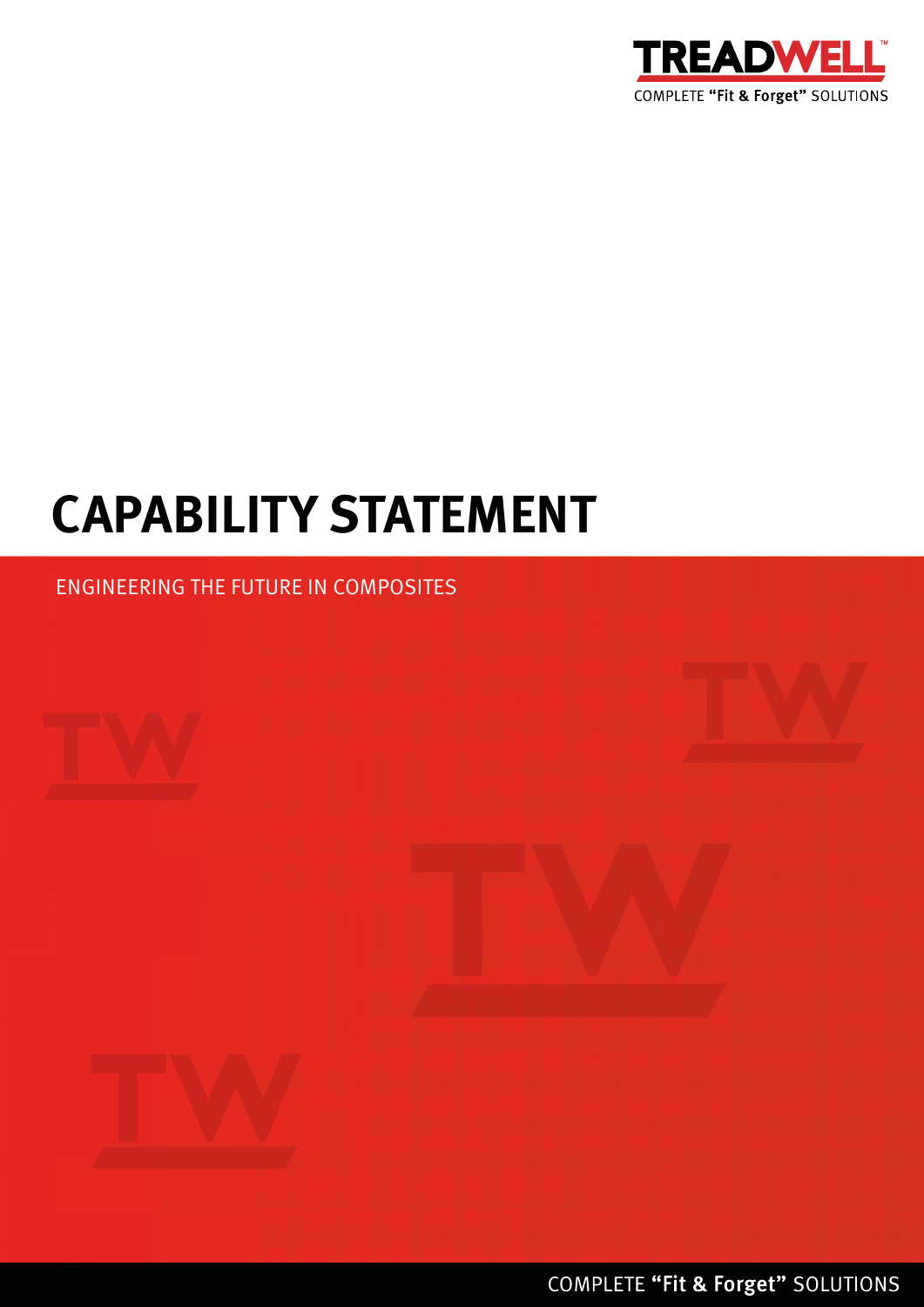

#### The Treadwell Edge

We believe that Fibre Reinforced Plastics (FRP) is the revolutionary construction material that has untapped potential to reach out into unchartered territories. Its exceptional benefits will provide higher returns not associated with homogenous products or metallic alternatives.

We keep abreast with industry improvements and continuously adapt to the ever-changing and demanding FRP industry. By offering optimal and affordable FRP solutions, we are dedicated to helping our clients avoid the challenges posed by the use of traditional alternatives.

#### We pride ourselves on our 'Fit & Forget' FRP solutions.

Treadwell has been applying excellent engineering strategies and design tactics since 1994 to extend both time and cost-efficient solutions to our clients across the globe. As we grow in competence over the years, we are now able to provide complete access (i.e. walkways and platforms) and structural solutions that are increasingly being used in waste water treatment plants, public infrastructure, marine, and mineral sectors to name a few.

We are continually working to keep abreast from the competition and adapt in the ever-changing and demanding FRP industry. By offering optimal and affordable FRP solutions, we are dedicated to aiding our clients avoid the complications and challenges that are generally associated with the use of traditional alternatives. We are actively looking for techniques that would allow us to create quality FRP solutions, which would in turn help save time and money, and remain 'Innovators of FRP Technology'.

We are persistently trying to cultivate a strong culture of innovation and resourcefulness so that we can implement solutions that would be the complete 'fit & forget' solution everywhere.

#### **MAJOR TRADING PARTNERS**

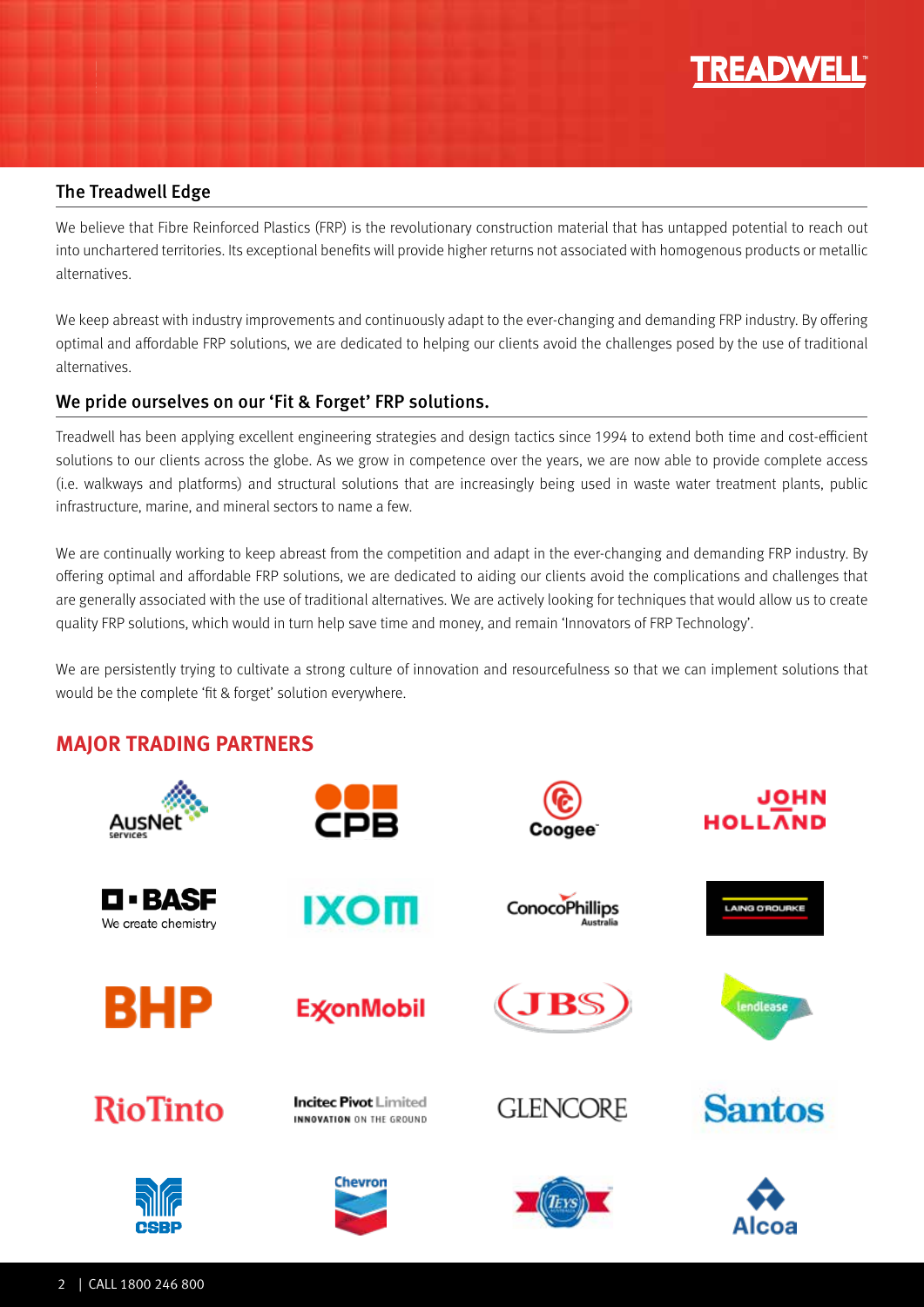

#### Treadwell Group Company Information, Australia

| Company   | <b>Treadwell Group Pty Ltd</b>                      |
|-----------|-----------------------------------------------------|
| ABN       | 40 140 529 200                                      |
| Address   | 58 Deeds Road, North Plympton, South Australia 5037 |
| Website   | www.treadwellgroup.com.au                           |
| Contact   | 1800 246 800                                        |
| Employees | 45                                                  |

#### Management Team

- 
- GREG BUTCHER Technical & Commercial Director
- LACHLAN BUTCHER Sales Director
- EUAN BUTCHER Operations Director
- ASHLEY BUTCHER Product Specialist, ACCESS SYSTEM
- BRAD CHURCHMAN Product Specialist, EnviroTREAD™
- MATTHEW SUTHERLAND Product Specialist, EXduro™
- THOMAS CRAIG Product Specialist, EcoEX™
- TOBY BUTCHER Product Specialist
- MALCOLM TIGGEMAN Product Specialist
- EDWARD TITLEY Business Development Manager, New South Wales & Australian Capital Territory
- MARTIN CHURCHMAN Business Development Manager, **Oueensland**
- WES MERRIL Business Development Manager, Western Australia, Northern Territory

#### Capability & Resources

- LEAN manufacturing facility, approximately 4000m<sup>2</sup> under one roof.
- Centrally located in South Australia near to major national freight routes east, west and north.
- Automated CNC equipment, including state-of-the-art 90,000 PSI waterjet cutting system and beam line.
- Internal design engineering department, able to provide design expertise and sign off engineering in all states of Australia (RPEQ and NT certified).
- Full testing, research and development facility.
- Personnel in four Australian states, including New Zealand.
- Third party warehouse facilities in New South Wales, Victoria, Queensland and Tasmania.
- Offices and warehouses in South Australia, Western Australia, New South Wales, and Auckland.

#### Insurances

- Public & Products Liability Insurance \$20,000,000
- Profession Indemnity Insurance \$1,000,000
- Work Cover Return to Work Certificate of Registration, SA

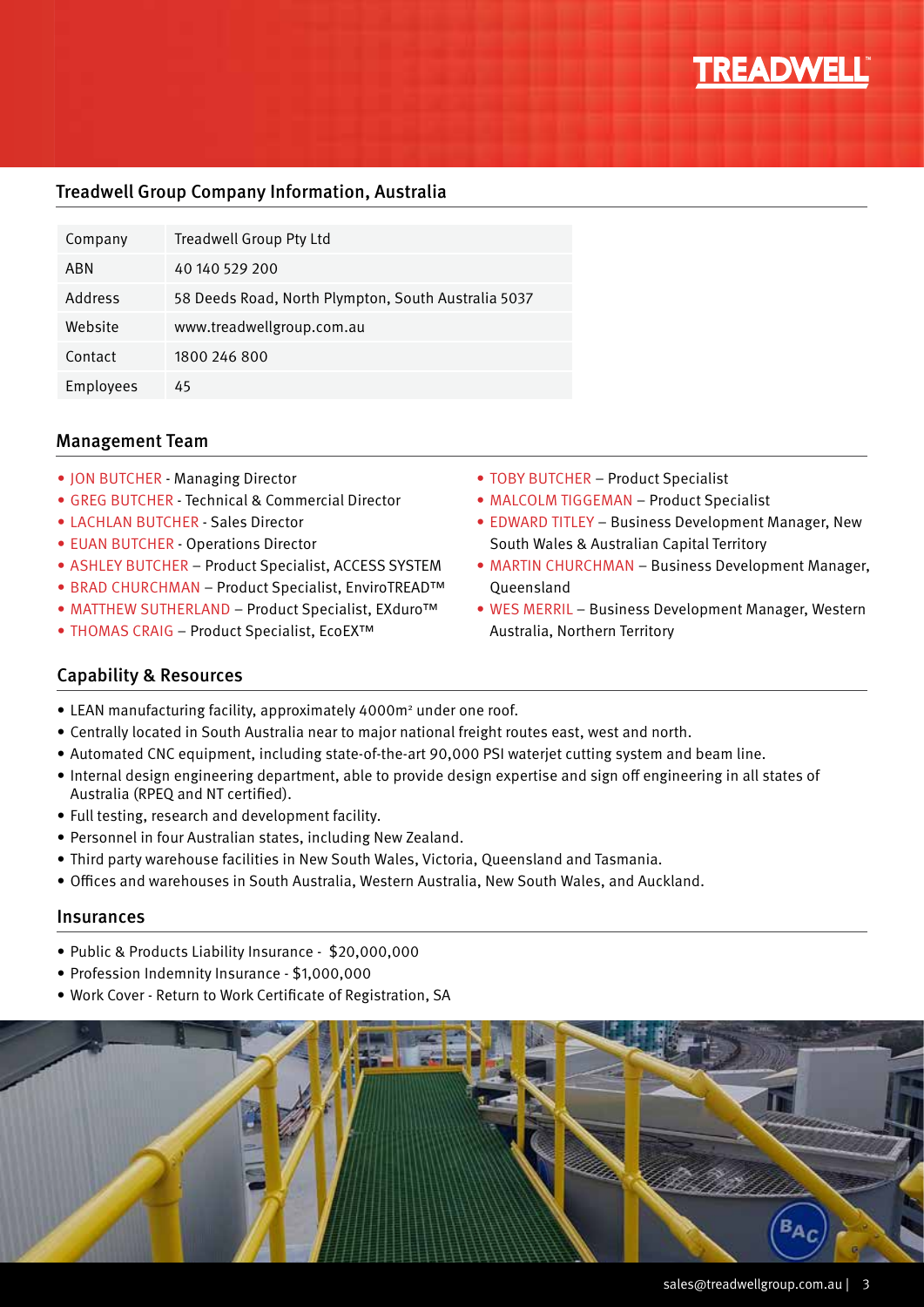

Designing a secure access system in elevated, confined and corrosive areas is one of the biggest challenges faced in modern times. Treadwell now leads the provision of different types of FRP solutions like antislip FRP grating, FRP handrails, FRP ladders and more.



ACCESS SYSTEMS specialist – Ashley Butcher | ashley.butcher@treadwellgroup.com.au

This is our unique range of FRP structural profiles. The complete range of ArchitEX™ FRP solutions boosts the strength of a framework and infrastructure with its columns, beams and more.



Specialist in a variety of anti-slip solutions for every type of surface application. The encompassing range of SAFE-SERIES™ products is minimalistic, flexible with colours and styles and has the ability to suit any environment.

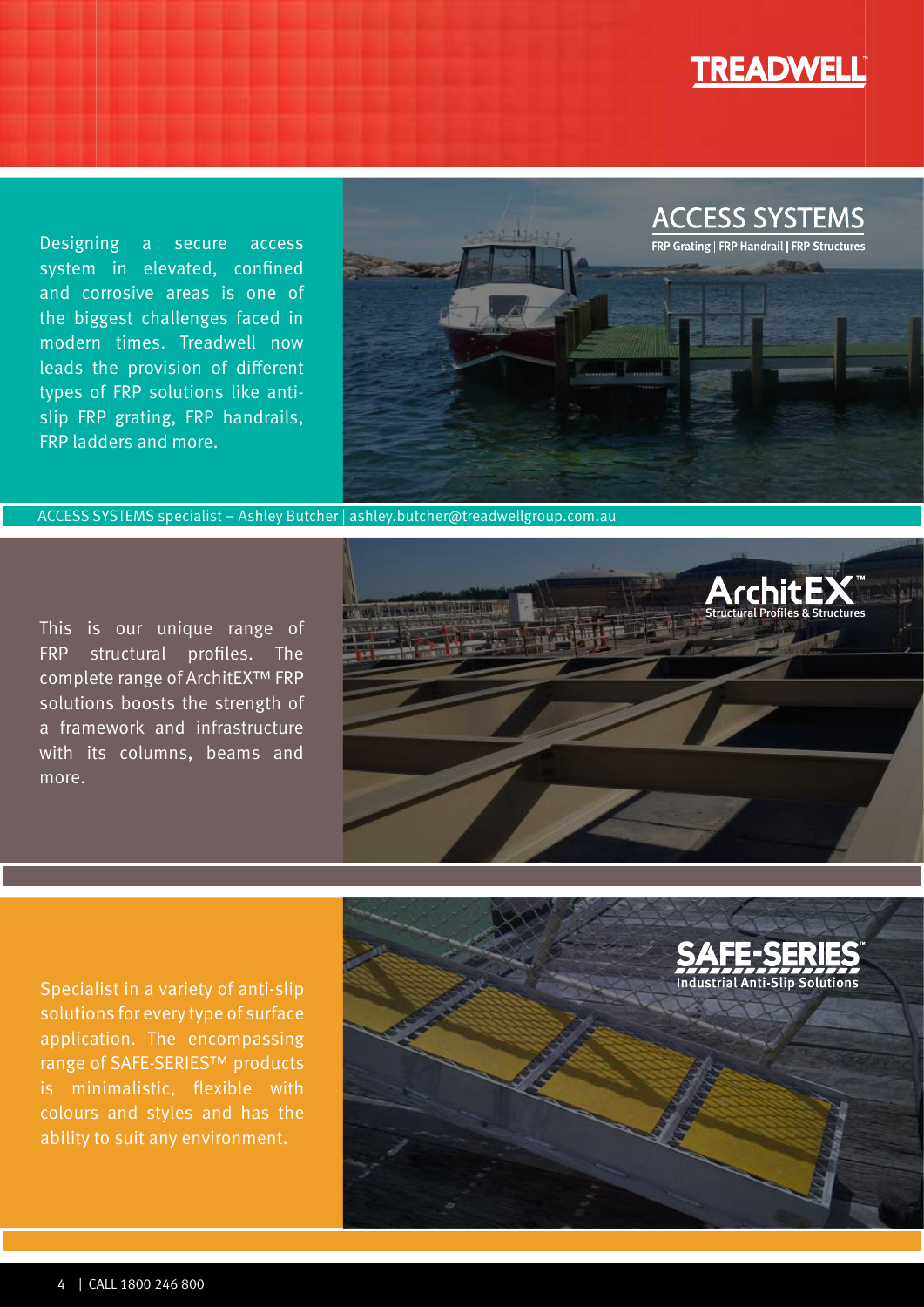## **TREADWELL**®

ENVÍTOTREAD<sup>"</sup><br>Recreational Public Infrastructure

We believe that water and waste water management is crucial for society. By using the latest FRP technology, we have developed EcoEX™ to treat these resources right.



EcoEX™ Specialist – Thomas Craig | thomas.craig@treadwellgoup.com.au

For the Recreational Public Infrastructure in the urban space, Treadwell offers the complete range of engineered FRP products to suit this particular scope of works.



EnviroTREAD™ Specialist – Brad Churchman | brad.churchman@treadwellgroup.com.au

Treadwell offers an assortment of cable instrumentation systems based on the latest technology with the EXduro™ range. EXduro™ encompasses fibreglass cable trays, instrumentation stands & FRP support accessories.

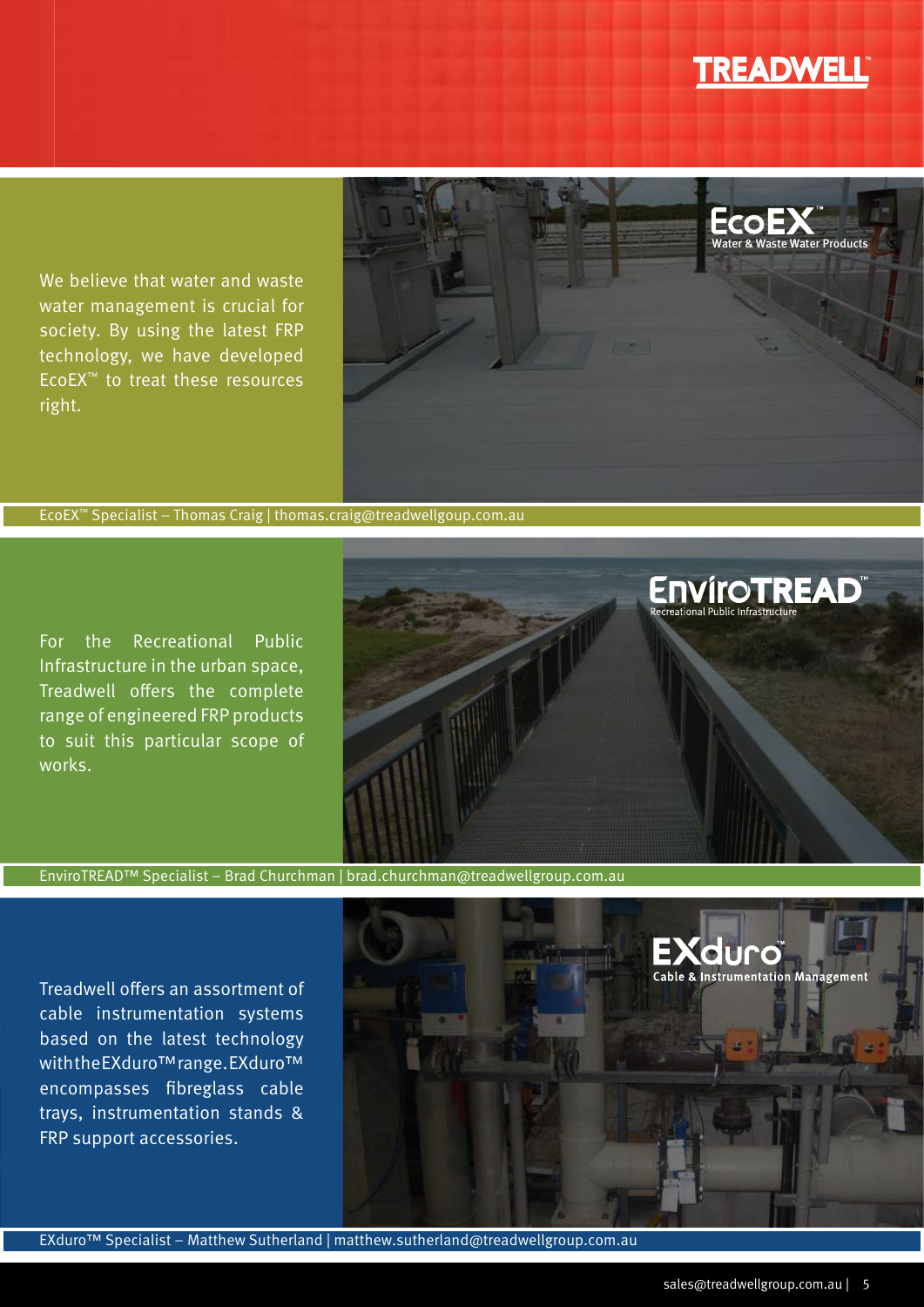## **TREADWELL**



Cardinia Fluoride Dosing Plant, Victoria

The Myponga Reserve is a reservoir in South Australia about 60km south of Adelaide. It provides about 5% of the City of Adelaide's water supply. As part of the rejuvenation of access for personnel to maintain the pipeline, SA Water deemed the deteriorated and unsafe wooden walkway needed to be replaced.

Treadwell was engaged to supply the grating to replace this wooden walkway.

A major producer of potable water, this crucial water treatment plant in Victoria disinfects water by using chlorine to kill potentially harmful micro-organisms and maintain public health. The water is also fluoridated and corrected for pH.

To ensure longevity of their internal structure, Treadwell was tasked with providing a solution that would allow for easy access to instruments as well provide for levelled flooring.



Myponga Pipeline, South Australia



Wanganui Wastewater Treatment Plant, New Zealand

The Wanganui wastewater treatment plant in New Zealand needed to be upgraded with a solution that was robust enough to handle its corrosive environment. As a part of this upgrade, Treadwell worked closely with the mechanical contractor, builder and council to deliver an odour control cover solution using Treadwell's EcoEX™ SureLine® HD system. In addition to containing corrosive gases, this project was designed to bear loads to allow safe access.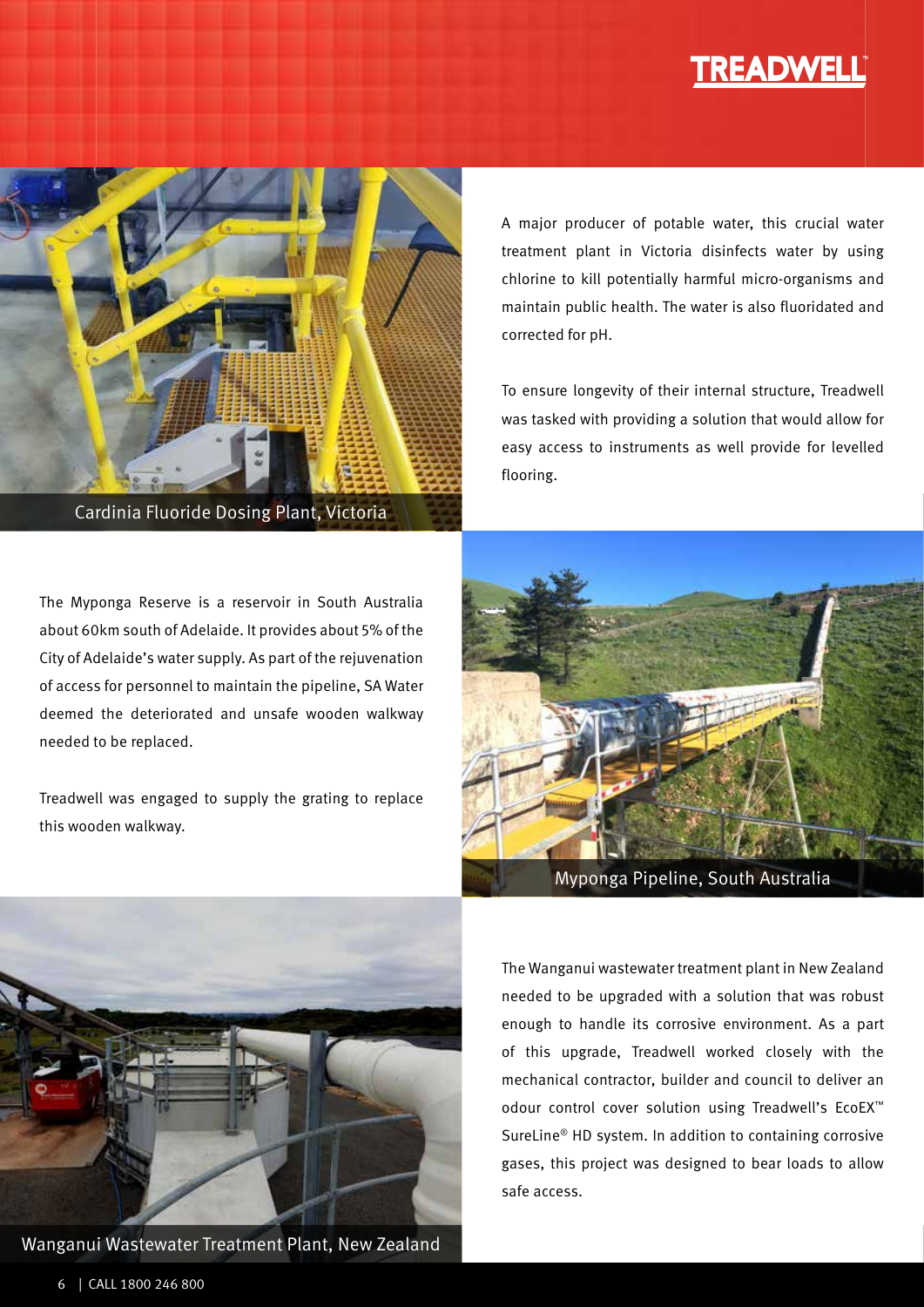### **TREADWELL**



#### Strathalbyn Fabrication Site, South Australia

The iron ore production facility in Port Latta is one of Australia's largest and has been serving global markets for many decades. Set to increase its annual production of iron pellets in the coming years, this production plant is not slowing down.

To ensure the safety of their workers, Treadwell was engaged to provide safe access in the production facility. Keeping in mind the projected high levels of productivity, it was specified that the products used would be quick to install and would not require regular downtime for maintenance.



Milk Plant, New South Wales<br>https://www.com.au.com/wild-authorize-sales@treadwellgroup.com.au Sales@treadwellgroup.com.au



Our client undertook a complete mechanical plant design for a milk plant in New South Wales. This included three large tanks with top access safety platforms; this was to allow for easy installation and removal of large aerator mixers. Their design included ladders and ladder cages to provide safety to personnel using the roof mounted manhole access. These ladders also needed to be lockable to prevent non-permitted access.

Treadwell was engaged to provide the FRP ladders, ladder cages and handrails.